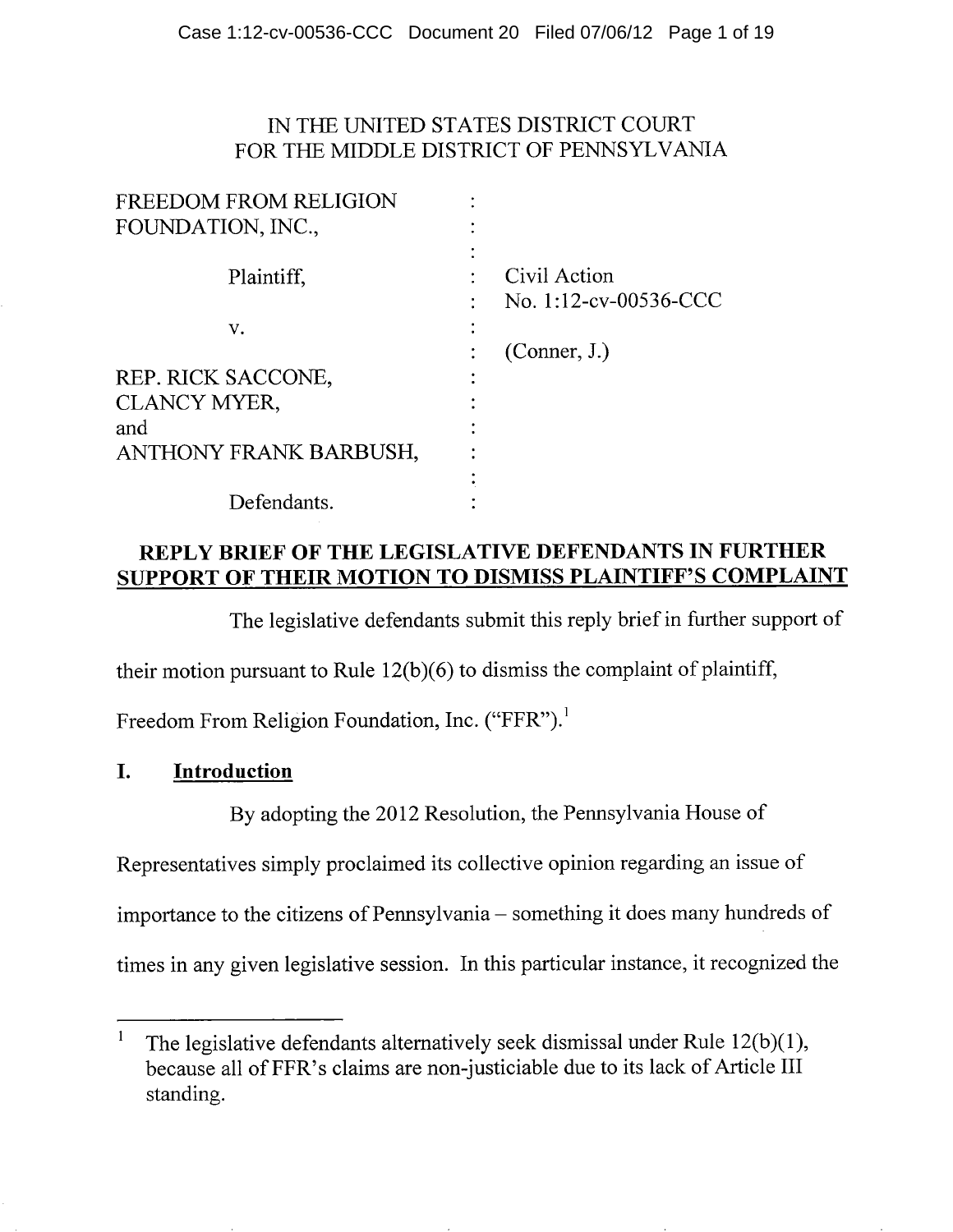value of America's religious heritage. What the Pennsylvania House did was neither novel nor controversial. For centuries, American presidents, legislators, and other government officials and entities have routinely offered recognition of the role that religion has played throughout our Nation's history. Presidential prayer proclamations are an annual occurrence. References to the divine are engraved on our currency, enshrined in Pennsylvania's original state Constitution, embedded in our national Pledge of Allegiance, and exclaimed by witnesses throughout our courtrooms. Indeed, officials of all three branches of federal and state governments – Executive, Judicial, and Legislative – make reference to God as they swear to uphold their constitutional duties. This practice is not contrary to the First Amendment, but rather is part of the tapestry of American life.

This current lawsuit may have had its origins almost 30 years ago when, on October 4, 1982, the 97th Congress of the United States adopted a joint resolution authorizing and requesting that President Ronald Regan proclaim 1983 as the "Year of the Bible." President Regan subsequently did so by way of Proclamation 5018, delivered on February 3, 1983.<sup>2</sup> Yet none of the above examples of government acknowledgement of religion and the religiosity of the

 $\overline{2}$ The text of Congress's "Year of the Bible" resolution is almost word-for-word identical to that adopted this year by the Pennsylvania House. A copy of the Congressional resolution is attached as Exhibit A, and a copy of President Regan's subsequent proclamation is attached as Exhibit B.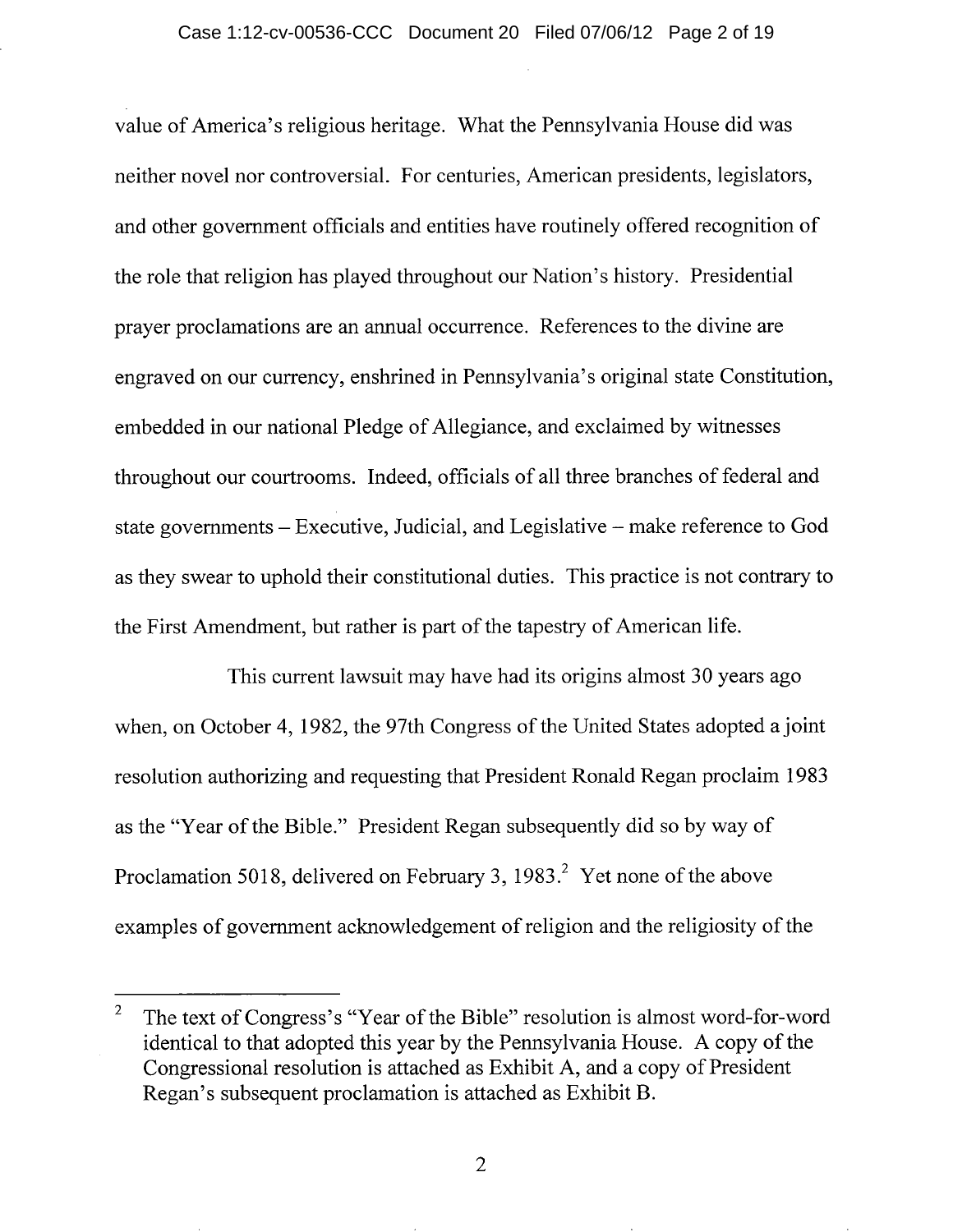#### Case 1:12-cv-00536-CCC Document 20 Filed 07/06/12 Page 3 of 19

American People have been found to violate the Establishment Clause, and neither does the Resolution here. As Justice Brennan so aptly observed, "not every involvement of religion in public life violates the Establishment Clause." Sch. Dist. of Abington Twp. Pennsylvania v. Schempp, 374 U.S. 203, 294 (1963) (Brennan, J., concurring) (noting many examples of permissible governmental acknowledgements of religion).

The Court need not delve into the substance of FFR's Establishment Clause claim, however, because this case can and should be disposed of on threshold issues: legislative immunity protects the legislative defendants from suit for their legislative speech, and FFR lacks standing to sue.

#### II. **Argument**

As discussed below and in the legislative defendants' moving brief: (A) the legislative defendants acted well within the "legitimate legislative sphere" and, as such, are absolutely protected from suit by the doctrine of legislative immunity; and (B) FFR's purported philosophical disagreement with the content of the 2012 Resolution does not amount to a constitutional "injury in fact," and therefore FFR lacks Article III standing. Accordingly, the complaint must be dismissed with prejudice in its entirety.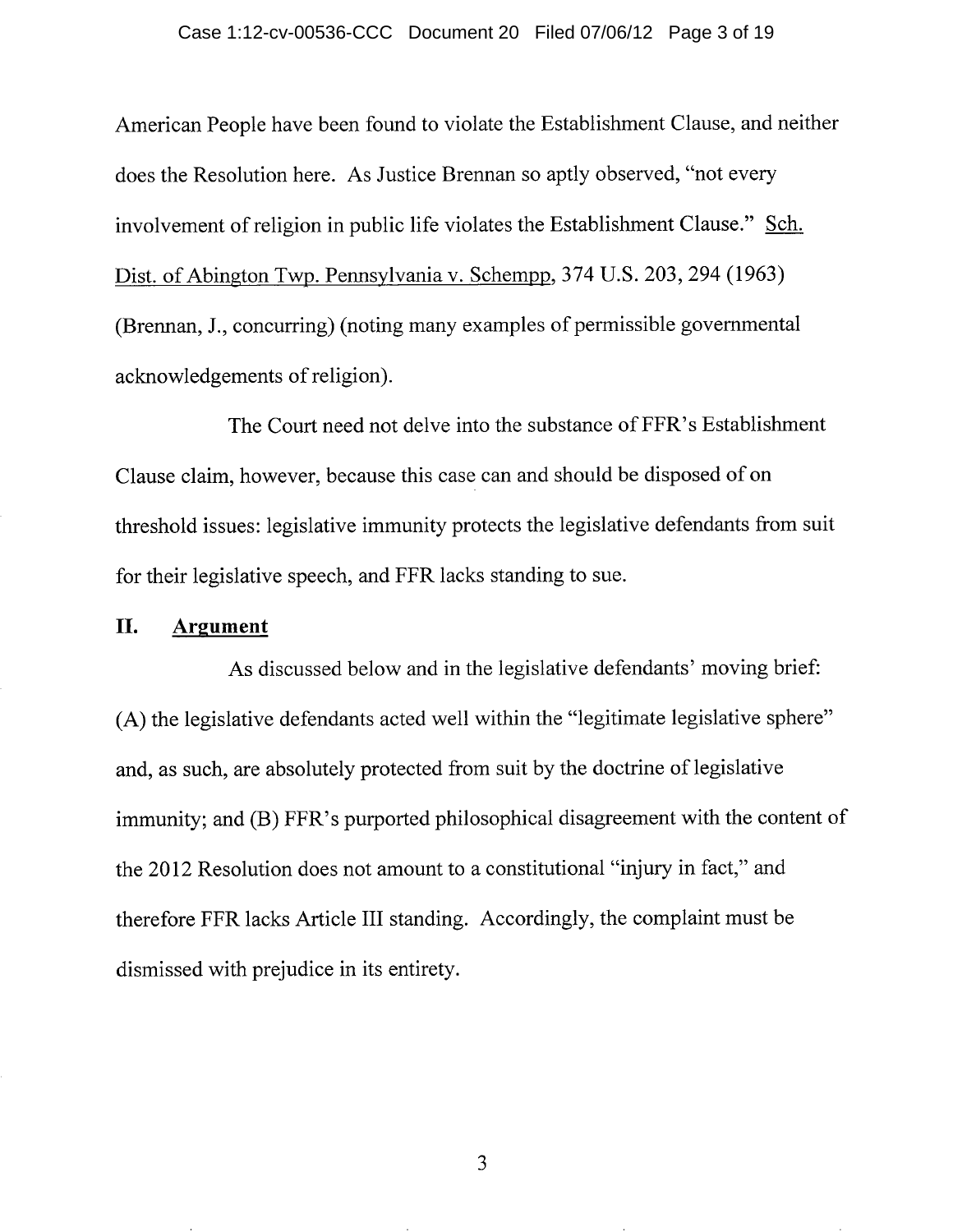# **A. Legislative Immunity**

### **1. The introduction of, voting for, and publication** *of legislative*  **resolutions falls squarely within the sphere of legitimate**  *legislative* activity.

FFR argues that the actions at issue here, namely, the introduction of, voting for, and publication of a *legislative* resolution, somehow fall outside the purview of *legislative* immunity. Such an absurd argument runs directly contrary to more than a century of Supreme Court precedent and must be rejected.

Both the United States Supreme Court and the Court of Appeals for the Third Circuit have specifically and repeatedly declared that the adoption of legislative resolutions is conduct protected by legislative immunity.<sup>3</sup> See, e.g., United States v. Brewster, 408 U.S. 501, 516 & n.10 (1972) (citing "voting for a *resolution*" as an example of an act that is "clearly a part of the legislative process") (emphasis added); Powell v. McCormack, 395 U.S. 486, *502* (1969) ("Committee reports, *resolutions,* and the act of voting are equally covered. . . (emphasis added); Kilbourn v. Thompson, 103 U.S. (13 Otto) 168 (1881) (holding

<sup>3</sup> Common law legislative immunity protects state lawmakers from being subjected to suit in federal courts for any actions taken by them ""in the sphere of legitimate legislative activity." Bogan v. Scott-Harris, 523 U.S. 44, 54 (1998) (quoting Tenney v. Brandhove, 341 U.S. 367, 376 (1951)). The immunity for state legislative personnel is "coterminous" with the absolute immunity afforded to members of Congress and their staff under the Speech or Debate Clause of the United States Constitution. Youngblood, 352 F.3d at 839 (3d Cir. 2003) (citing Supreme Court of Virginia v. Consumers Union of the United States, Inc., 446 U.S. 719, 732 (1980)).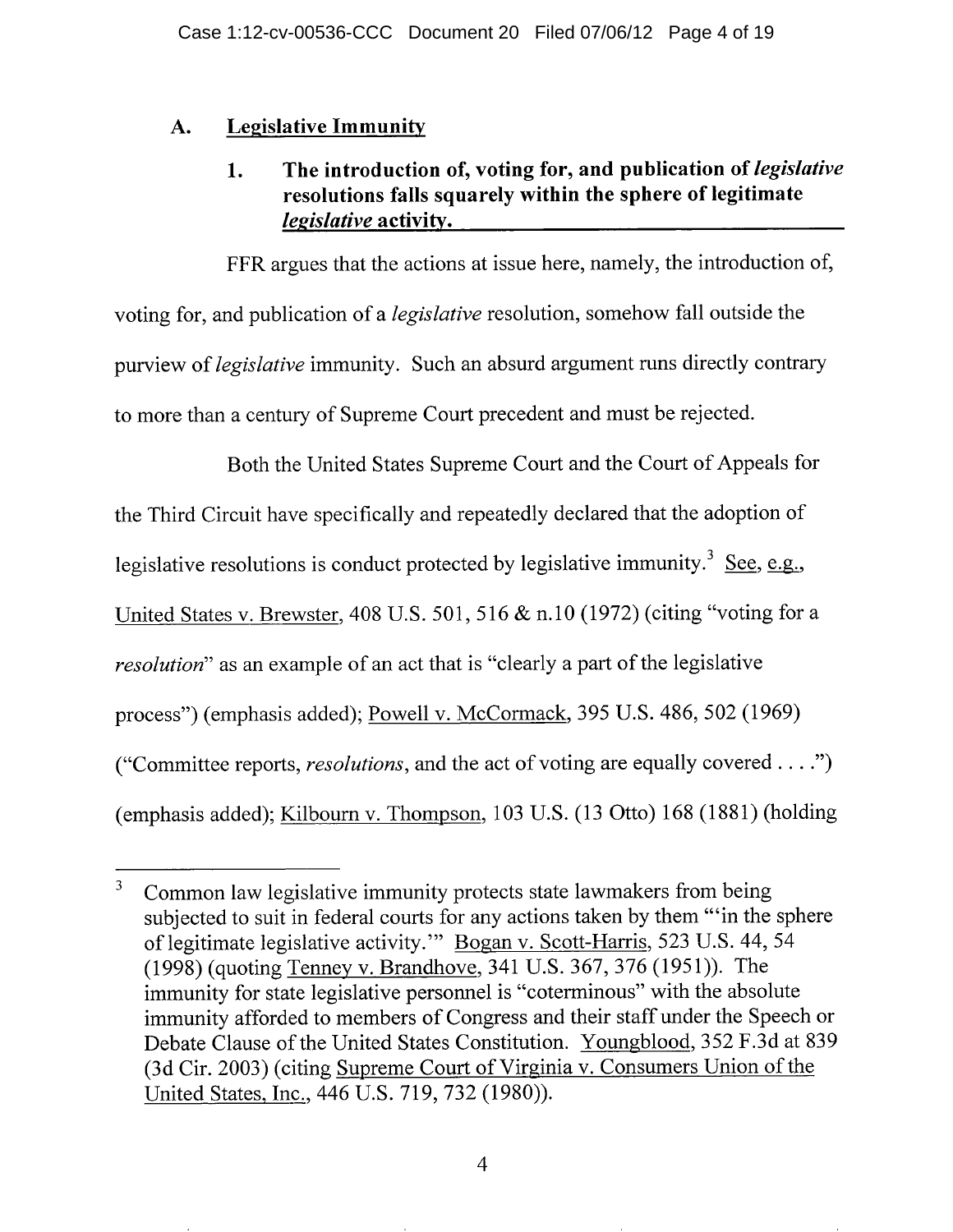that legislative immunity protected legislators from liability arising from a House *resolution);* Youngblood v. DeWeese, *352* F.3d 836, 840 (3d Cir. 2003) ("[T]he legitimate legislative sphere includes such acts as: voting for a *resolution. . .*  (emphasis added). The doctrinal pronouncements in these cases flow directly from the Supreme Court's long-standing jurisprudence construing legislative immunity "broadly to effectuate its purposes," Doe v. McMillan,  $412$  U.S. 306, 311 (1973), and conclusively embed legislative resolutions within the "legitimate legislative sphere."

# **2. Further evidencing the** *legislative* **character of defendants' actions, the Resolution was adopted in accordance with the House's General Operating Rules.**

Here, the Resolution passed unanimously in a session of the House pursuant to the legislative rules and procedures governing a wide range of legislative activity, including the multitude of similar resolutions adopted during legislative sessions. Any casual observer of a legislative body in action would

 $\overline{4}$ As recognized by the Framers of the United States Constitution, a robust application of legislative immunity is essential to the very preservation of our American form of government. See THE FEDERALIST No. 48 (James Madison) (explaining the immunity's importance in securing a separation of governmental powers). In the words of James Wilson, it is "indispensably necessary" that legislative personnel "enjoy the fullest liberty of speech, and that [they] should be protected from the resentment of every one, however powerful, to whom the exercise of that liberty may occasion offense." II WORKS OF JAMES WILSON 38 (Andrews ed. 1896) (quoted in Tenney, 341 U.S. at 373).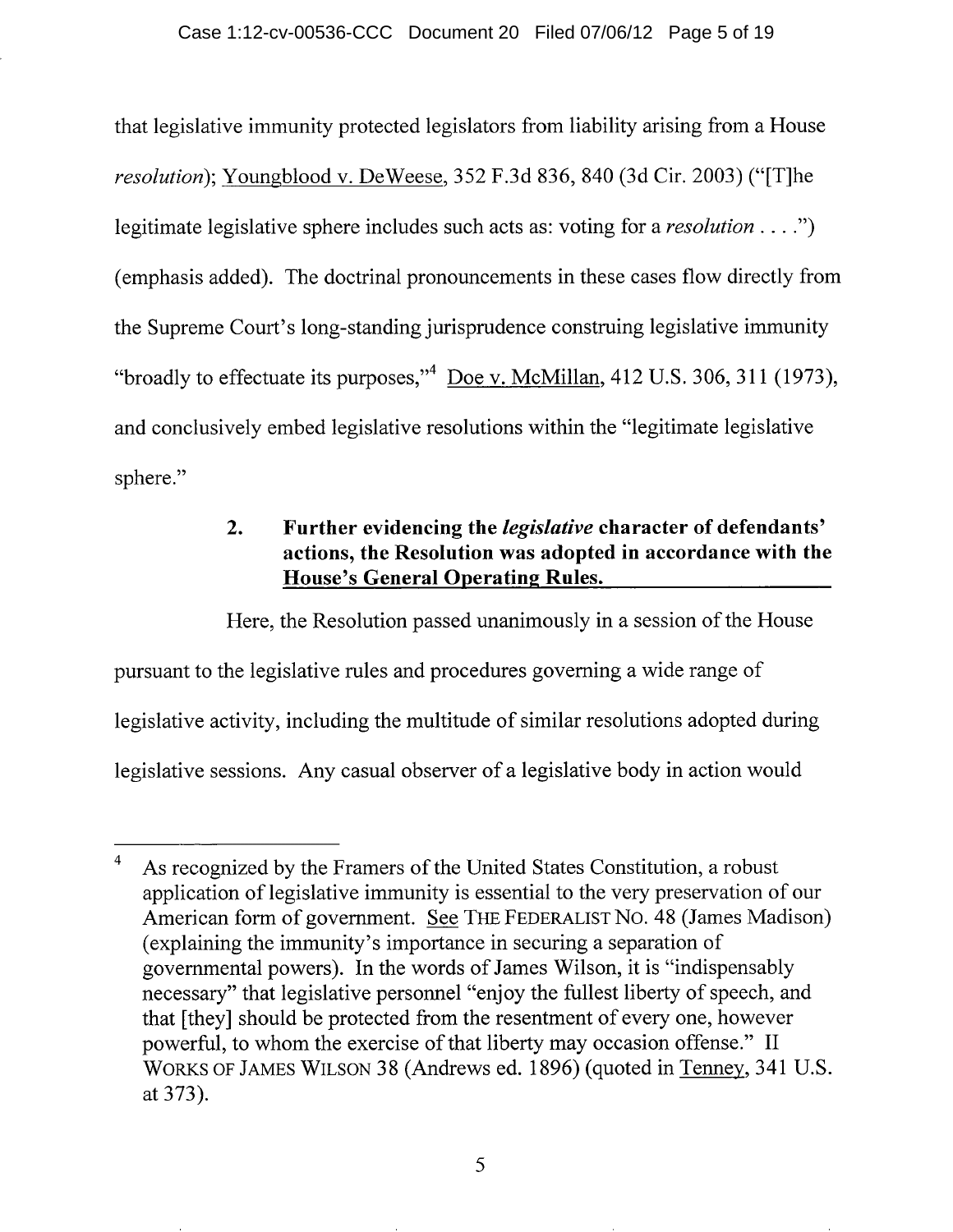quickly learn that the adoption of non-binding resolutions has historically been one of the most common and routine official functions of state and federal lawmakers, and is a quintessential "legitimate legislative activity." Indeed, the Pennsylvania House of Representatives has a specific Operating Rule dedicated entirely to the process.

The Resolution was adopted in accordance with Rule *35* of the General Operating Rules of the Pennsylvania House of Representatives, which sets forth House procedure for the introduction of, voting on, and publication of resolutions. First, newly introduced resolutions must be "signed by their sponsors, dated and filed with the Chief Clerk," after which "one copy of all resolutions shall be given to the news media and all other copies delivered to the Speaker." House Rule *35.* "Noncontroversial" resolutions, such as that at issue here, are "considered under the proper order of business on the same day as introduced or within two legislative days thereafter without being referred to committee." House Rule *35.* They are then placed by the Speaker, in conjunction with the Majority Leader and Minority Leader, onto an "uncontested resolution calendar" and voted on. House Rule *35.* Finally, every resolution on the "uncontested calendar" must be "printed separately in the [legislative] journal with the vote recorded on the approval of the uncontested calendar as the vote on final passage of each resolution contained therein." House Rule *35.* 

**rel**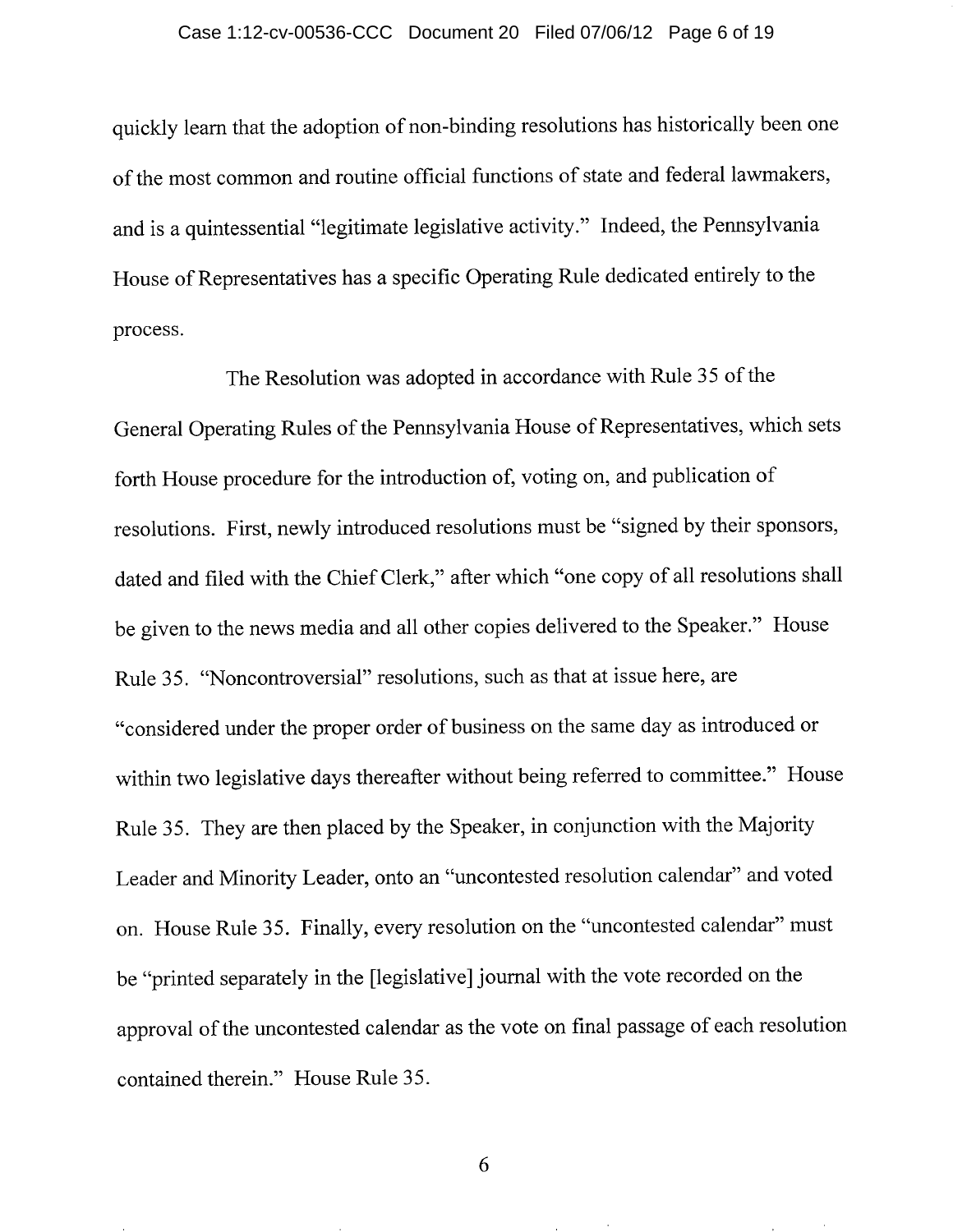As this Operating Rule demonstrates, it is simply beyond question that the legislative defendants' actions in introducing, voting for, and publishing the Resolution are by their very nature *legislative,* regardless of whether that legislative conduct ultimately resulted in substantive policy implementation. To hold otherwise would result in the conduct of a legislator being judged not on the nature of the conduct itself, but rather on its outcome - that is, whether it results in "substantive" legislation. Such a nonsensical and overly-restrictive mode of inquiry was specifically rejected by the Court in Eastland v. United States Servicemen's Fund, 421 U.S. 491, *509 (1975)* (explaining that the legitimacy of legislative action is not "defined by what it produces").

# 3. Legislative immunity is not limited to the narrow subset of legislative action aimed at the creation of "substantive" legislation.

Despite the unmistakably-legislature nature of the legislative defendant's actions here, FFR maintains that legislative immunity does not apply. It argues that legislative immunity attaches only to those actions instrumental to the creation of "substantive" and formally-enacted legislation, not non-binding resolutions. However, the Supreme Court simply has never limited the application of legislative immunity to only those instances where the legislative acts in question were carried on in furtherance of "substantive" law that ultimately makes its way through both chambers of a legislative body and under the pen of the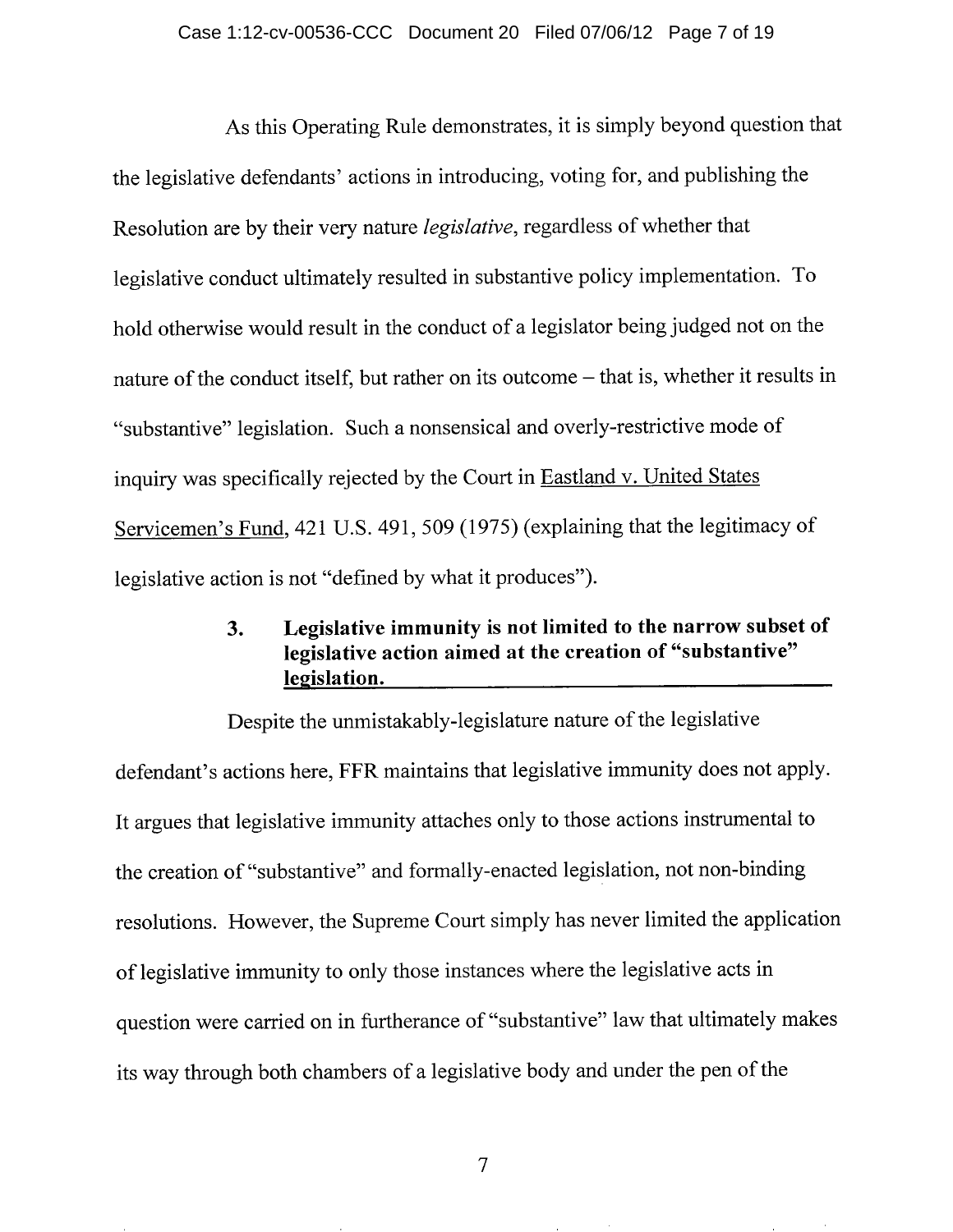Executive.<sup>5</sup> To the contrary, as recognized by the Court of Appeals for the Third Circuit in Youngblood, the Supreme Court has not required that an act be "legislative in both formal character and substance in order to enjoy immunity." *352* F.3d at 840 (citing Bogan, *523* U.S. at *55-56)* (internal quotations and alterations omitted).<sup>6</sup>

Indeed, following FFR's position to its logical conclusion, if the adoption of a non-binding resolution were not legitimate legislative activity, then a floor speech by a legislator in favor of such a resolution certainly would not qualify, because neither advances "substantive" legislation. Needless to say, such an absurd result would directly contravene the essential function and purpose of

 $\sqrt{5}$ This is made abundantly clear by the Supreme Court's decision in United States v. Johnson, where it held that a defendant-congressman's alleged criminal speech-for-hire practices - which certainly did not result in a successful statutory enactment and were in no way integral to the process of legislative policy-making - was nonetheless legislative activity and therefore protected by Speech or Debate immunity. 383 U.S. 169, 184-85 (1966). And, in Eastland, the Court expressly denounced any application of the privilege that would condition immunity on the outcome of legislative action. 421 U.S. at 509.

In its opposition brief, FFR suggests that this Court should inquire whether the 6 adoption of the Resolution was both "procedurally" and "substantively" legislative. However, in Youngblood, the Court of Appeals expressly refused to apply this two-part substantive/procedural analysis for determining whether the actions of a state legislator are legitimately legislative, explaining that such a test would be inconsistent with the Supreme Court's decision in Bogan. 352 F.3d at 841 n.4. While that two-part analysis may still have some relevance in distinguishing the legislative from administrative functions of non-legislative state and municipal officials, see Baraka v. McGreevey, 481 F.3d 187, 199 (3d Cir. 2007), this case does not present that question.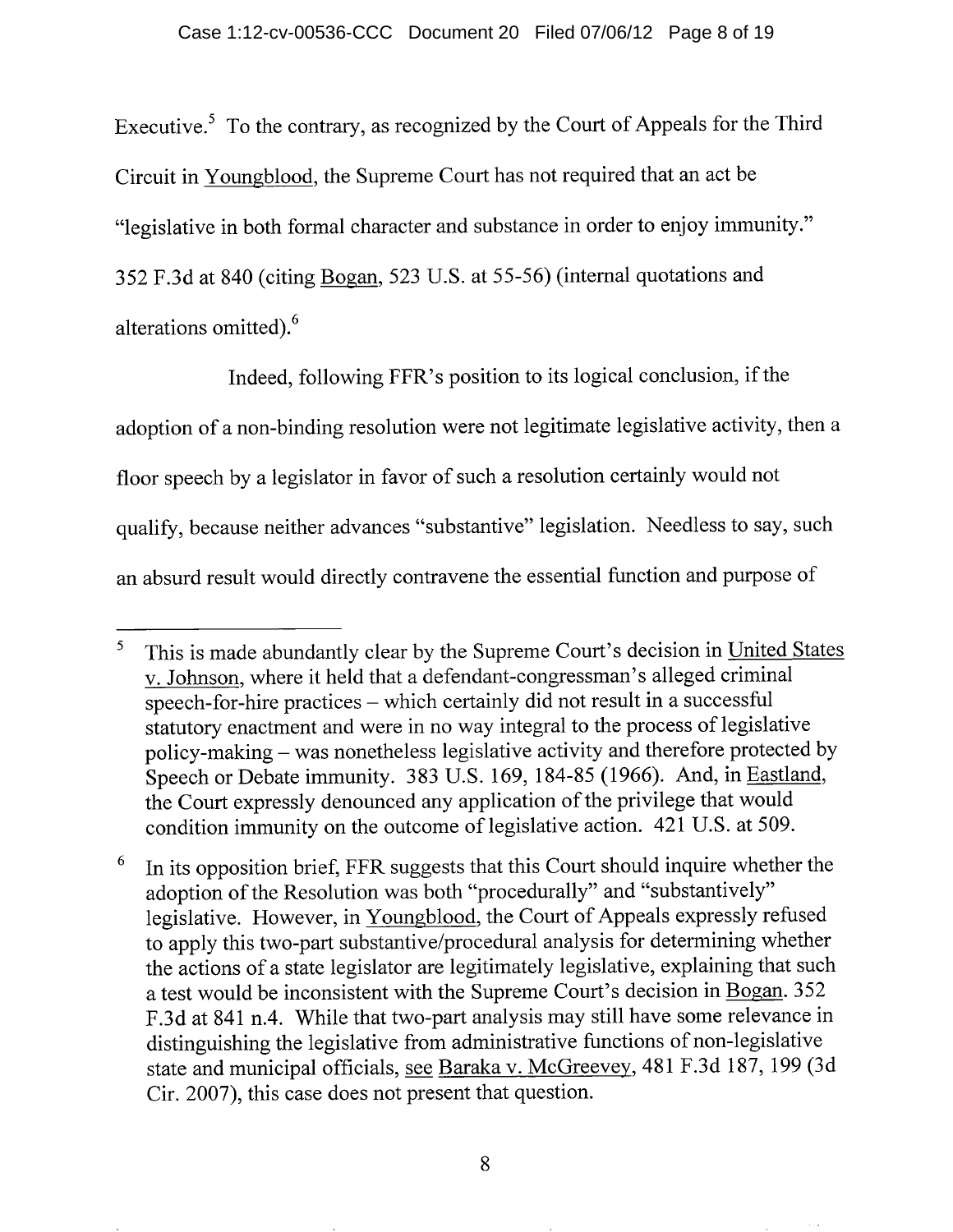the deeply-engrained protections for legislative speech, which emanate from the Speech **or** Debate Clause of the United States Constitution. FFR also seems to imply that only bills (and legislative speech related to those bills) that pass both legislative chambers and are signed into law by the Executive are protected by legislative immunity. That, too, simply is not so. The only relevant question is "whether, stripped of all considerations of intent and motive, [the legislative defendants'] *actions* were legislative." Bogan, 523 U.S. at 55 (emphasis added). For all of the reasons set forth herein, legislative resolutions, like many other activities of legislators and legislative staff  $-$  including speaking before the legislative chamber, participating in a committee meeting, preparing legislative reports and innumerable other legislative-related conduct  $-$  all fall squarely within the "legitimate legislative sphere."

### **4. The motives of legislators are irrelevant to the application of legislative immunity.**

**In** an effort to avoid application of legislative immunity, **FFR**  cavalierly suggests that the Resolution was motivated by purely "political" interests, rather than an attempt to craft "substantive" legislation, and that this purported motive should somehow bear on the application **of** the privilege. However, it is well established that a legislator's motive is irrelevant to the application of legislative immunity. As the Supreme Court declared in Tenney, "[t]he claim of an unworthy purpose does not destroy the privilege," and it has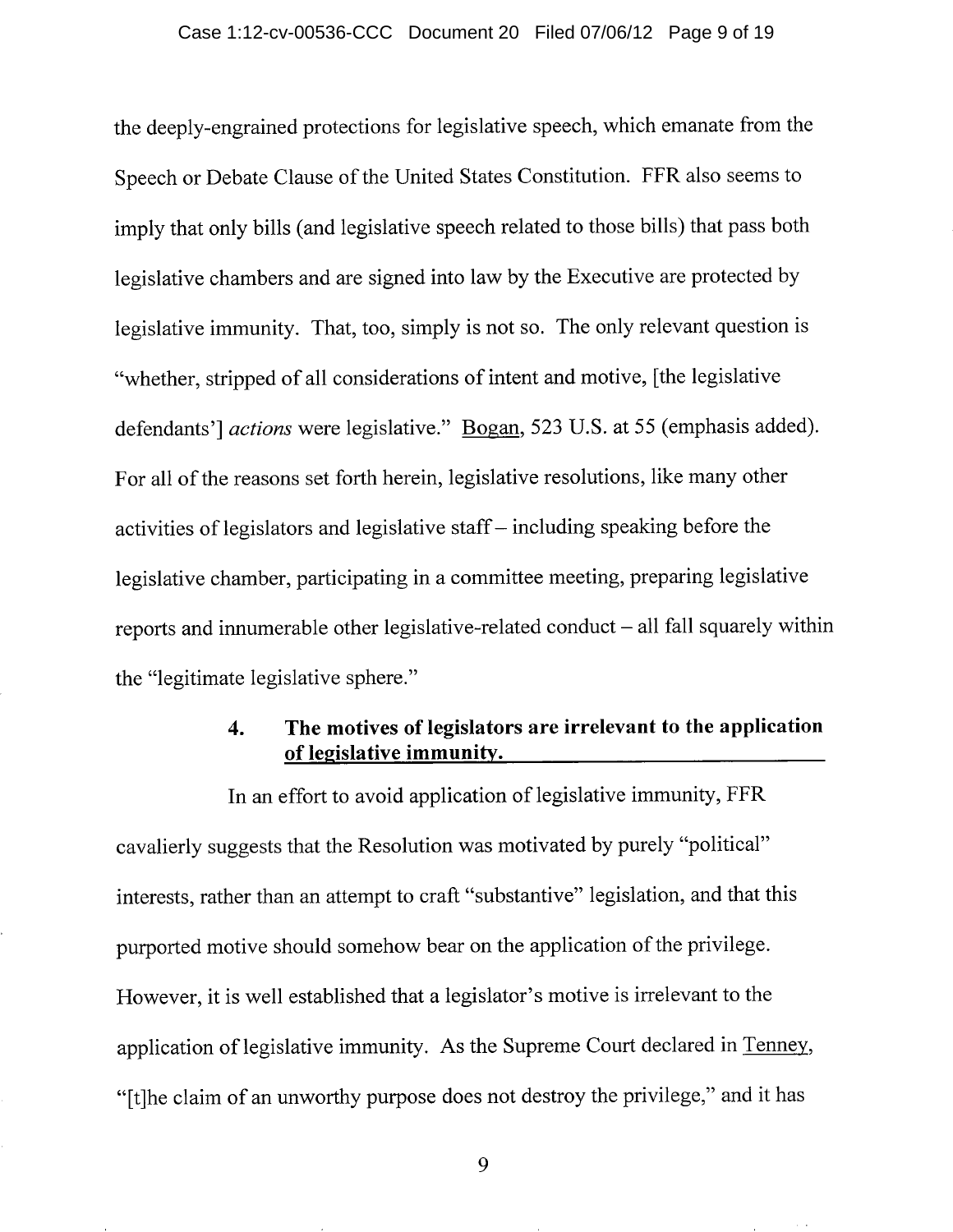"remained unquestioned" that it is "not consonant with our scheme of government for a court to inquire into the motives of legislators." 341 U.S. at 376.

Indeed, in Tenney, the Court held that the plaintiff's claims against state legislators were barred by legislative immunity, despite the plaintiff's allegations that he was dragged before a committee hearing "not. . . for a legislative purpose" but rather so the committee could harass and "intimidate" him. 341 U.S. at 371. Similarly, in United States v. Johnson, which involved the prosecution of a congressman who allegedly accepted a bribe from a savings and loan institution in exchange for delivering a favorable speech on the floor of the U.S. House of Representatives, the Court held that the congressman was immune from any prosecution, despite his alleged criminal motivations for delivering the speech at issue, because the Speech or Debate Clause absolutely barred any inquiry into his motives. 383 U.S. at 184-85. In short, the Supreme Court has unwaveringly and unambiguously held that the application of legislative immunity does not hinge on the motives that FFR attaches to the Resolution's adoption.

Nevertheless, FFR demands that this Court embark on precisely the sort of judicial inquisition that the Tenney and Johnson Courts precluded. See Johnson, 383 U.S. at 177 ("[S]uch an intensive judicial inquiry. . . violates the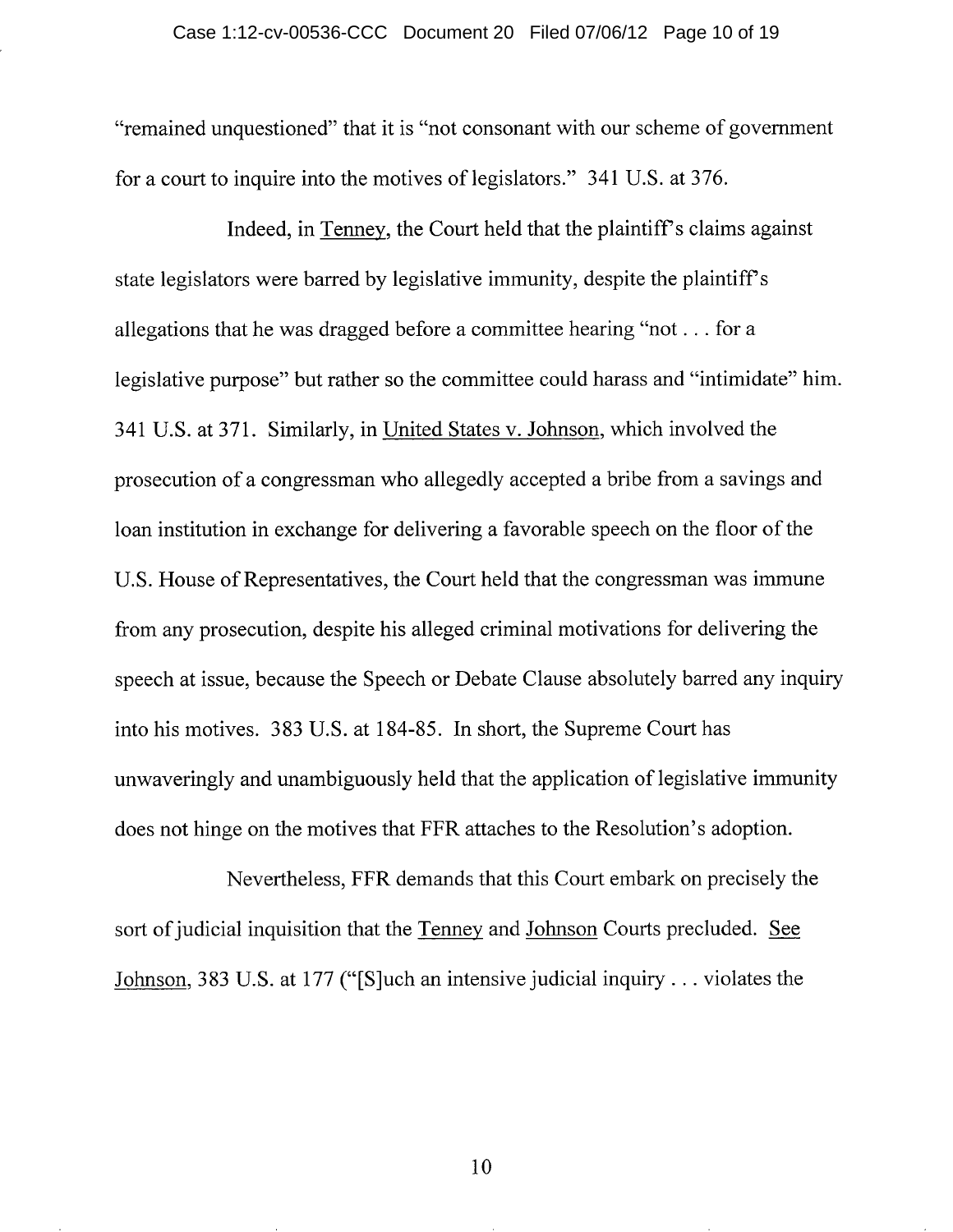express language of the Constitution and the policies which underlie it.").<sup>7</sup> A review of the complaint, which is replete with speculation about the intentions and motivations of Representative Saccone and other legislators in introducing and voting for the Resolution, foreshadows the sort of invasive examination that FFR wishes to pursue. (See Compl.  $\P$ ] 24-35.) The doctrine of legislative immunity protects against such intrusions upon the legislative prerogative. Were courts to begin policing the actions of legislators to determine whether they were motivated by "political" interests, the constitutionally-based protections afforded to the legislature would be mangled, and the carefully-calibrated separation of powers among the branches and comity between federal and state governments would be thrown out of balance.

The principle that motive and intent have no bearing on the application of  $\overline{7}$ legislative immunity is firmly established throughout Supreme Court jurisprudence. See, e.g., Bogan, 523 U.S. at 54 ("Whether an act is legislative turns on the nature of the act, rather than on the motive or intent of the official performing it."); Eastland, 421 U.S. at 508 ("Our cases make clear that in determining the legitimacy of a congressional act we do not look to the motives alleged to have prompted it."); Brewster, 408 U.S. at 512 (explaining that Speech or Debate Clause prohibits inquiry "into those things generally said or done in the House or the Senate in the performance of official duties and into the motivation for those acts."); McMillan, 412 U.S. at 312-13 (rejecting argument that a court should review conduct of legislative personnel to determine whether it is "irrelevant to any legislative purpose"). See also Ex parte Wason, L.R. 4 Q.B. 573, 577 (1869) ("[W]e ought not allow it to be doubted for a moment that the motives or intentions of members of either House cannot be inquired into by criminal proceedings with respect to anything they may do or say in the House.") (cited in Brewster, 408 U.S. at 509).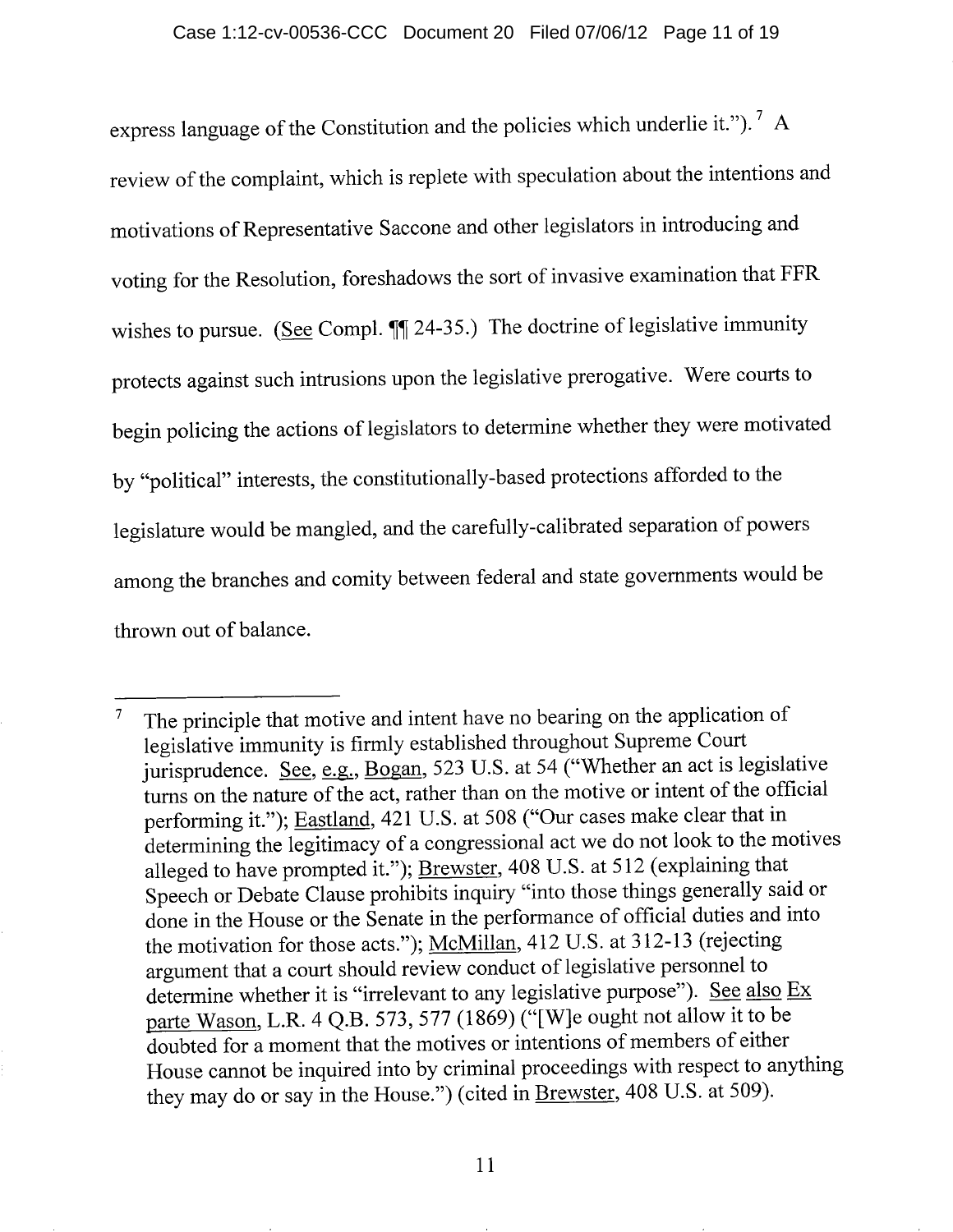#### 5. Disagreements over legislative speech must be resolved through the political  $-$  not judicial  $-$  process.

Boiled to its essence, the Resolution is simply the collective speech of the various members of the 2012 Pennsylvania House of Representatives. It is the opinion of a group of legislators. Such legislative speech lies at the heart of the legislative immunity doctrine – whether that speech sounds forth from the mouth of a single legislator standing in the well of the House, or whether, as here, it emanates from the legislative body as a whole through a unanimous resolution. See Hutchinson v. Proxmire, 443 U.S. 111, 133 (1979) (instructing that "individual and collective expressions of opinion within the legislative process" are protected). If FFR disagrees with the Resolution, its recourse is not in the courthouse but at the ballot box. As the Supreme Court explained in Tenney, "[c]ourts are not the place" for resolving controversies over legislative activity, as such issues should be left to "the voters." 341 U.S. at 378.

#### B. Article III Standing

## 1. FFR's strong desire to adjudicate the merits of its claims does not allow it to ignore the Constitution's standing requirement.

In an attempt to sow confusion and lure the Court into the substance of an Establishment Clause analysis, FFR spends a significant portion of its opposition brief (pages 4-9) ignoring the threshold standing issue and instead diving into an irrelevant merits argument that the legislative defendants have not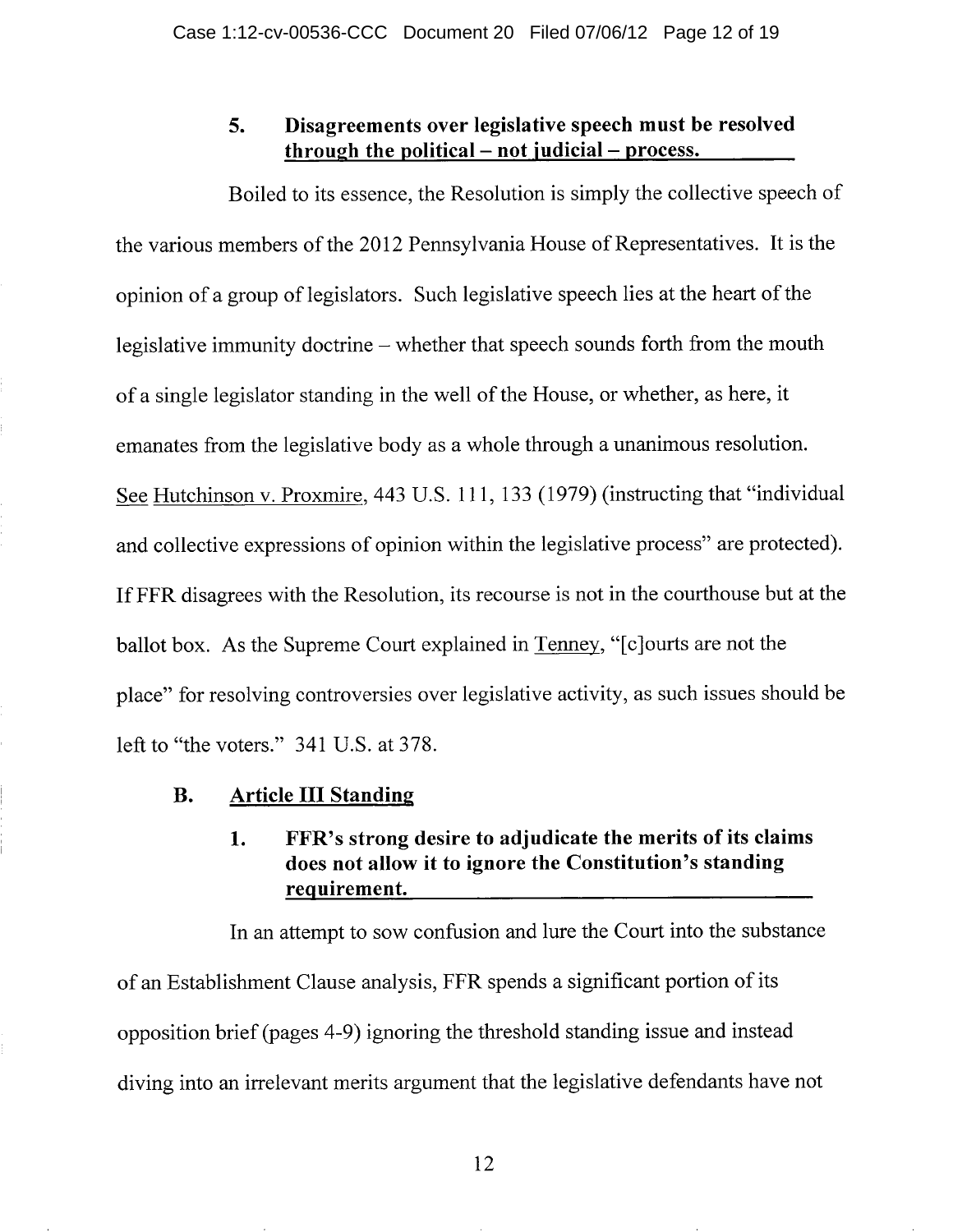#### Case 1:12-cv-00536-CCC Document 20 Filed 07/06/12 Page 13 of 19

made (that is, whether "coercion" is a necessary element of an Establishment Clause claim). It appears that FFR, in its submission, is trying to inappropriately meld an underlying merits argument (which is not part of the motion to dismiss) with a standing argument. Curiously absent from FFR's brief, however, is any reference to the Supreme Court's three-part standing test. Also missing is any explanation as to how that standing test can possibly be satisfied here.

At an "irreducible constitutional minimum," a litigant seeking to harness the power of the federal courts must establish three elements: (1) the plaintiff must have suffered a concrete and particularized "injury in fact"; (2) the injury must be "fairly traceable" to the challenged action of the defendant; and (3) it must be "likely" that the injury will be "redressed by a favorable decision." Lujan v. Defenders of Wildlife, *504* U.S. *555, 560-6* 1 (1992) (internal quotation marks omitted). As the party invoking federal jurisdiction, FFR bears the burden of establishing all of these elements as an "indispensable part" of its case. Id. at *561 . <sup>8</sup>*

The concept of government "coercion" is not an element of the Supreme 8 Court's standing analysis, and the legislative defendants have not suggested otherwise. Whether "coercion" is a necessary element of an Establishment Clause claim is a merits issue that is not before the Court at this juncture. Injury in fact, however, *is* a necessary element of Article III standing, and FFR has failed to establish it.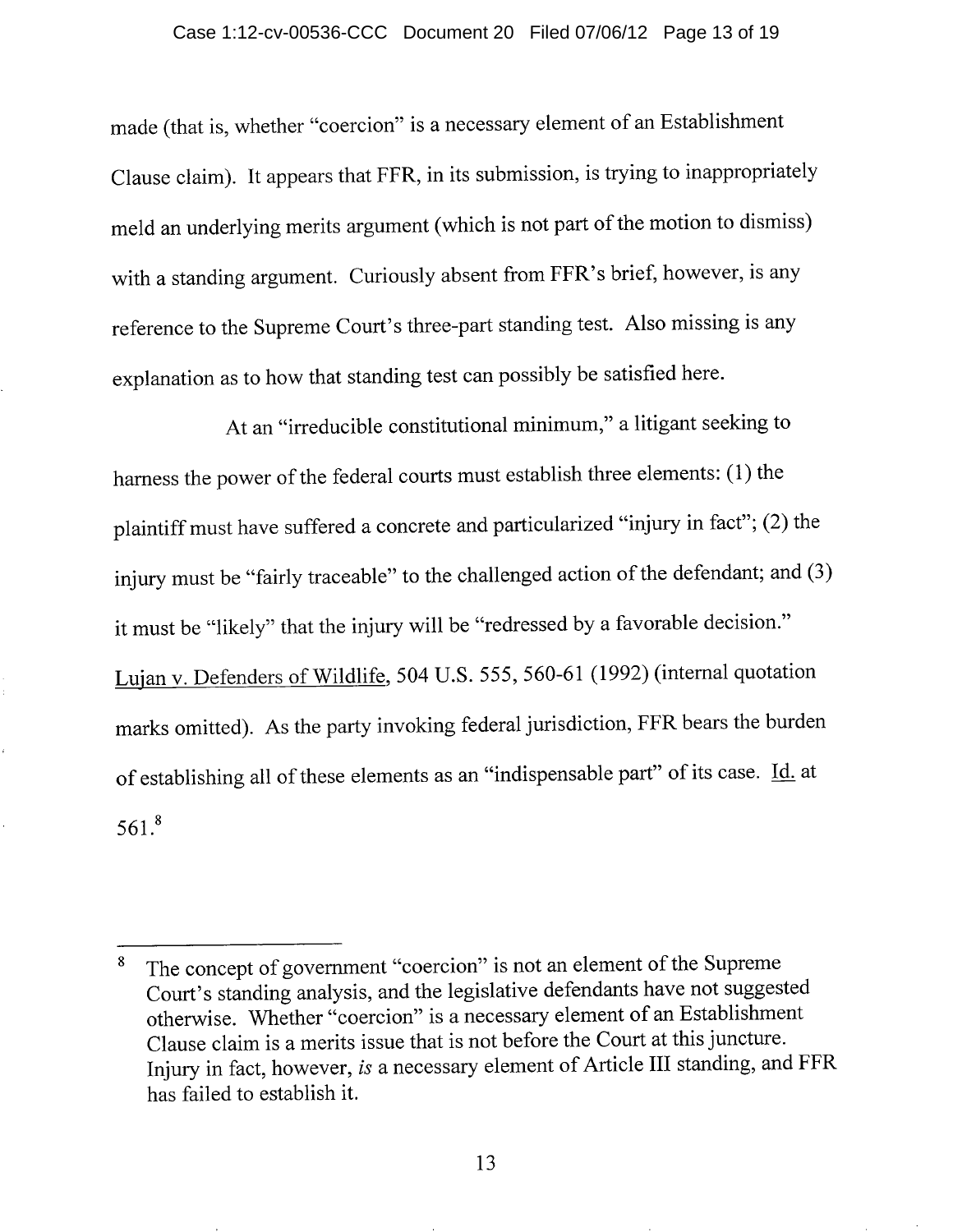Standing "is not merely a troublesome hurdle to be overcome if possible so as to reach the 'merits' of a lawsuit which a party desires to have adjudicated." Valley Forge Christian Coll. v. Americans United for Separation of Church and State, Inc., *454* U.S. 464, 476 (1982). Rather, it serves the essential function of minimizing the disharmonious clashes between co-equal branches of government. As the Supreme Court recently observed, "[n]o principle is more fundamental to the judiciary's proper role in our system of government than the constitutional limitation of federal-court jurisdiction to actual cases and controversies." Hein v. Freedom From Religion Foundation, Inc., *551* U.S. *587,*  598 (2007) (rejecting FFR's standing to challenge the White House Office for Faith-based Organizations). The Court further cautioned that "[t]he federal courts are not empowered to seek out and strike down any governmental act that they deem repugnant to the Constitution." Id. For the reasons set forth below, FFR's claims must be dismissed because it simply does not have standing.

#### 2. Generalized grievances or a mere desire to see the government administered according to one's conception of the law are insufficient to establish Article III standing.

FFR has not identified any constitutionally-significant injury suffered by it as a result of the legislative defendants' actions. Rather, it has only asserted a philosophical disagreement with the Resolution's content and a purported concern that the House's legislative speech may run afoul of FFR's own interpretation of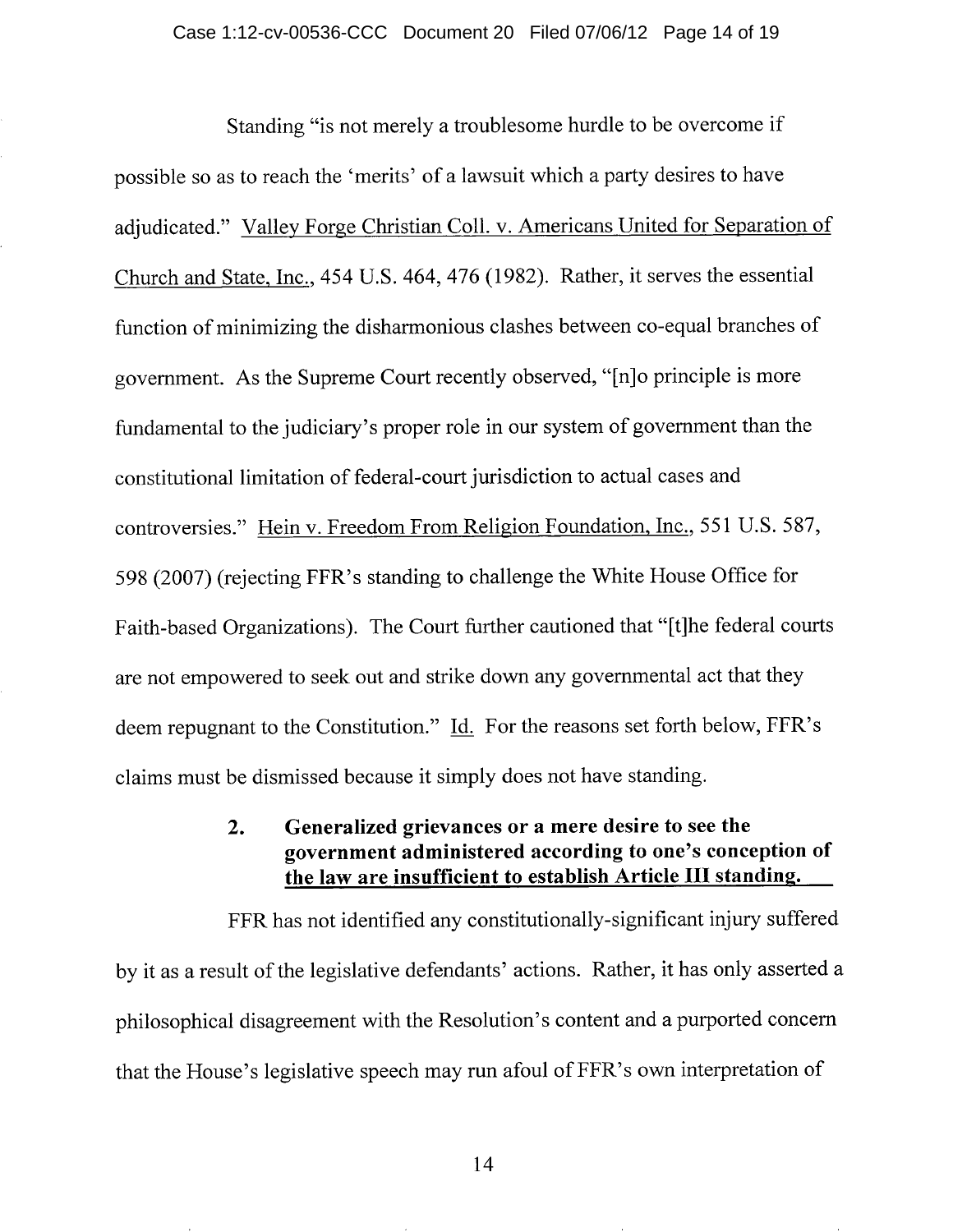the Establishment Clause. FFR cannot manufacture a case or controversy out of generalized grievances. It is well established that "the psychological consequence presumably produced by observation of conduct with which one disagrees" does not amount to an "injury in fact," nor does "the generalized interest of all citizens in constitutional governance." Valley Forge, *454* U.S. at 483-85. Indeed, FFR's "claim that the Government has violated the Establishment Clause does not provide a special license to roam the country in search of governmental wrongdoing and to reveal [its] discoveries in federal court." Id. at 487. Rather, "concerned bystanders," like FFR, simply do not have standing to sue. Allen v. Wright, 468 U.S. 737, 756 (1984) (internal quotation marks omitted).<sup>9</sup>

<sup>9</sup> See also Freedom From Religion Foundation v. Obama, 641 F.3d 803, 808 (7th Cir. 2011) ("[U]nless all limits on standing are to be abandoned, a feeling of alienation cannot suffice as injury in fact."); Newdow v. Lefevre, 598 F.3d 638, 643 (9th Cir. 2010) ("Although Newdow alleges the national motto turns Atheists into political outsiders and inflicts a stigmatic injury upon them, an 'abstract stigmatic injury' resulting from such outsider status is insufficient to confer standing.") (quoting Allen, 468 U.S. at 755-56); Newdow v. Rio Linda Union Sch. Dist., 597 F.3d 1007, 1016-17 (9th Cir. 2010) (holding that plaintiffs objection to "under God" in Pledge of Allegiance is "at most" a "generalized grievance[] more appropriately addressed in the representative branches, which do[es] not confer standing") (internal quotation marks omitted); In re Navy Chaplaincy, 534 F.3d 756, 763 (D.C. Cir. 2008) ("[A]lthough a suitor may derive great comfort and joy' from knowing that the Government is following constitutional imperatives, 'that psychic satisfaction is not an acceptable Article III remedy because it does not address a cognizable Article III injury.") (quoting Steel Co. v. Citizens for a Better Env't, 523 U.S. 83, 107 (1998)); Freedom From Religion Foundation v. Perry, No. 11-2585, 2011 WL 3269339, at \*5 (S.D. Tex. July 28, 2011) ("[F]eelings of exclusion or being unwelcome arising from an invitation to engage in a religious observance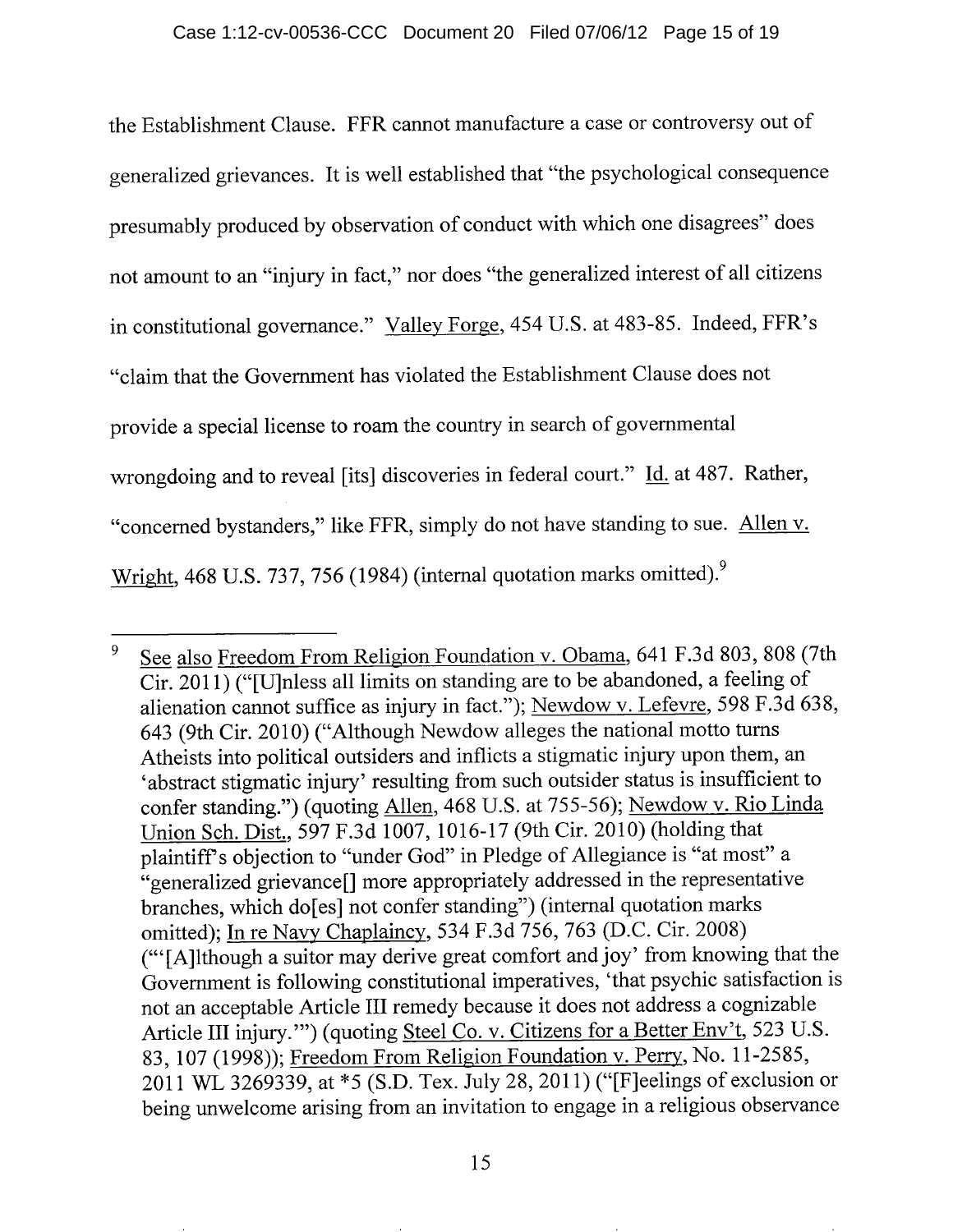# **3. The Ninth Circuit's decision in** *Catholic League* does not support FFR's claim of standing.

FFR invests a considerable portion of its opposition brief extolling the decision of the Court of Appeals for the Ninth Circuit in Catholic League for Religious and Civil Rights v. San Francisco, 624 F.3d 1043 (9th Cir. 2010), which FFR points to as authority for its assertion of standing here. However, the Ninth Circuit in Catholic League was faced with a unique factual scenario that was entirely different than that here, and it was that unique scenario that the majority found to be legally significant (and dispositive) with regard to the standing question.

In Catholic League, the Ninth Circuit was presented with the following question: "whether adherents to a religion have standing to challenge an official condemnation by their government of their religious views, and official urging by their government that their local religious representative defy their church."  $624$  F.3d at 1048-49. It was this unprecedented set of facts - a governmental entity directly and explicitly *condemning* the religious views of a discrete subset of its citizenry - that the Ninth Circuit majority found capable of causing an injury in fact to those particular citizens whose religious views were so

that is contrary to their own principles are likely not sufficient to confer standing because they are nothing more than the value interest of concerned bystanders.") (internal quotation marks omitted) (citing United States v. SCRAP, 412 U.S. 669, 687 (1973)).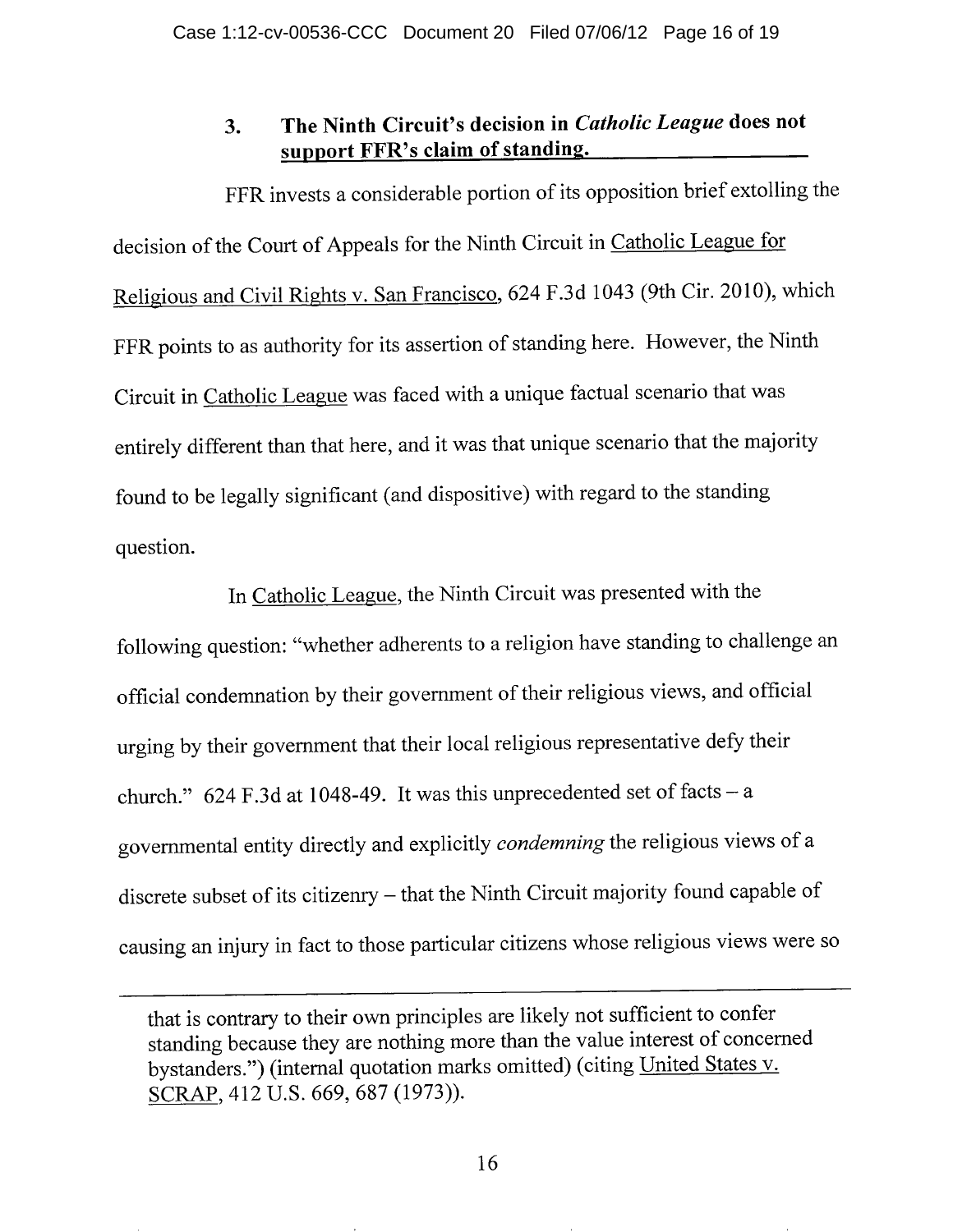condemned. Id. at 1048 ("It would be outrageous if the government of San Francisco could condemn the religion of its Catholic citizens, yet those citizens could not defend themselves in court....").

In stark contrast, the Resolution at issue in this case is precisely the opposite of the resolution at issue in Catholic League. It does not single out and condemn the religious beliefs of any identifiable subset of Pennsylvania citizens. To the contrary, it is exactly the sort of "traditional patriotic formula[] that include[s] vague and general religiosity" that the majority in Catholic League conceded is insufficient to cause an Article III injury. Id. at 1051 n.26. This fact renders Catholic League inapplicable here.

Indeed, in attempting to explain why a finding of standing for the plaintiffs in Catholic League was not inconsistent with the Supreme Court's denial of standing in Valley Forge, the majority emphasized that "the plaintiffs [in Catholic League] are not suing on the mere principle of *disagreeing* with San Francisco, but because of that city's *direct attack and disparagement of their religion."* Id. (emphasis added). Again, the Pennsylvania House did not single out the religious views of FFR or its members for "direct attack and disparagement." Rather, the House Resolution contains only "vague and general religiosity" with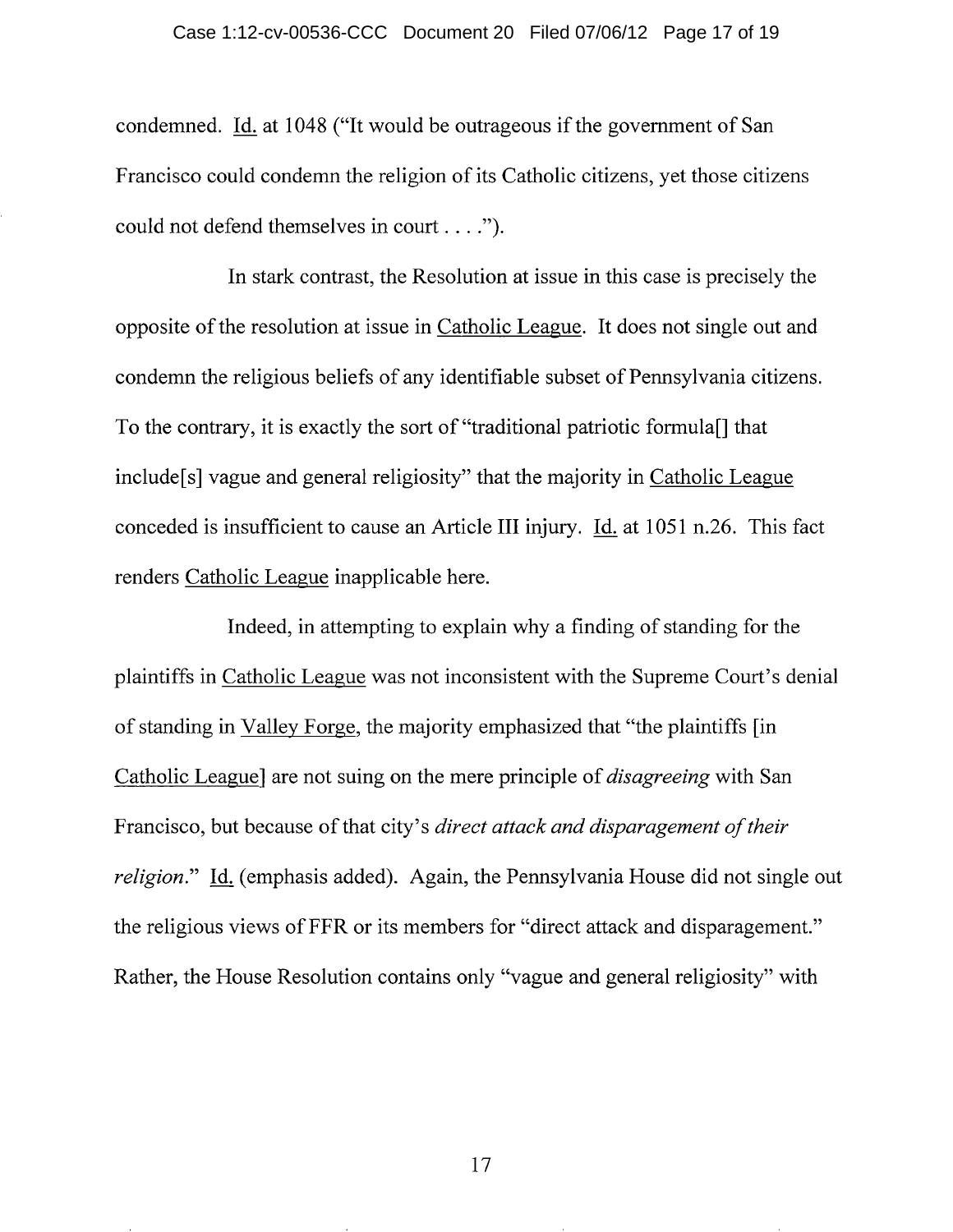which FFR *disagrees.* Like the plaintiffs in Valley Forge, FFR is merely "offended but not affected."  $\underline{Id}$ . Consequently, it does not have standing.<sup>10</sup>

# 4. FFR's purported "injury" is not redressable by the Court.

Not only has FFR failed to establish that it suffered a constitutionally significant injury, the only purported "injury" that it does identify (the psychological consequence of observing disagreeable government speech) is incapable of being redressed by this Court. There is no prospective conduct to enjoin, no statute to overturn, and no monument to dismantle. FFR merely seeks a series of declarations that the Establishment Clause has been violated and that "the theocratic principles of the Bible do not constitute the official, preferred, or endorsed religion of the State of Pennsylvania." While such declarations would presumably give FFR a sense of emotional contentment, the desire for judicial back-patting does not confer standing. See Steel Co., *523* U.S. at 107 ("[P]sychic

 $10$  The majority's standing decision in Catholic League resulted in a deeply fractured *en banc* bench of Ninth Circuit judges. Five dissenting judges concluded that the plaintiffs *lacked* standing because they were simply "akin to 'concerned bystanders' who have suffered no injury 'other than the psychological consequence presumably produced by observation of conduct with which one disagrees." 624 F.3d at 1075 (Graber, J., dissenting on the issue of jurisdiction) (quoting Valley Forge, *454* U.S. at 473, *485).* In any event, FFR's claim of standing finds no support in this Ninth Circuit decision, even under the majority's analysis.